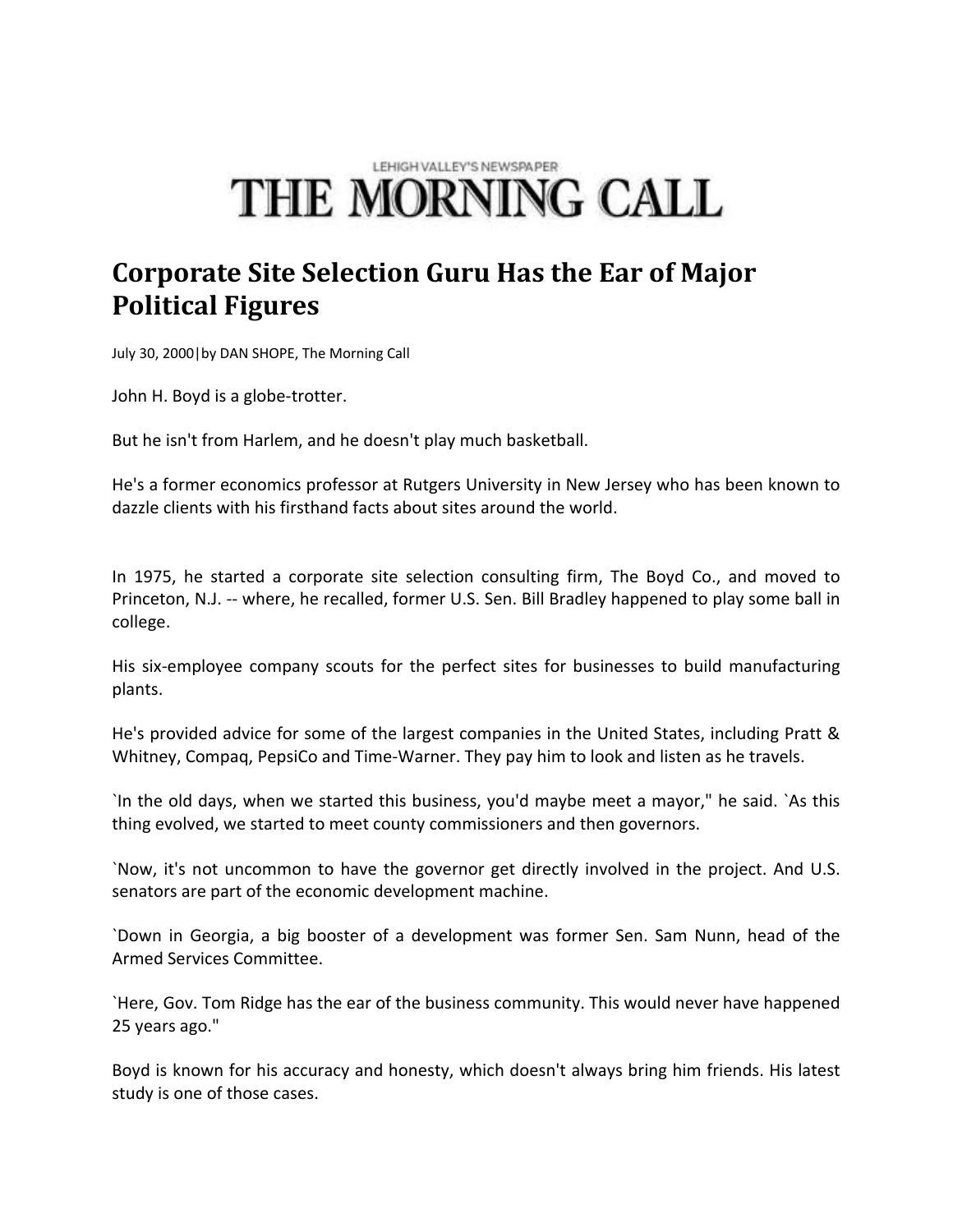It shows that New Brunswick is the cheapest site at which to operate a manufacturing plant in North America ‐‐ \$9.2 million for a 100,000‐square‐foot plant employing 275 people.

Among the 26 sites listed, Detroit is the most expensive at \$15.2 million, Philadelphia eighth at \$14.1 million, Pittsburgh 11th at \$14 million and the Lehigh Valley 18th at \$13.1 million.

The cheapest after New Brunswick are Greenville/Spartanburg, S.C., at \$11.1 million; Providence, R.I., \$11.6 million, and Portland, Maine, \$12 million.

`Detroit's most‐costly ranking is primarily due to high labor costs associated with the area's highly unionized automotive industry," Boyd said.

`Canada's favorable exchange rate, lower fringe benefit costs linked to its national health‐care system and the lifting of trade barriers after North American Free Trade Agreement is making it an increasingly popular location for U.S. manufacturing investment."

Boyd said the Lehigh Valley has become more attractive in recent years. Long gone are the days when South Carolina could easily lure a Mack Trucks Inc. to move a plant to the South, as happened in the mid‐1980s.

`South Carolina was a well‐oiled machine," Boyd said. `We had the business, they didn't.

`South Carolina was first with tax incentives, first at giving away land and first with training programs, which they had to have. They were the first to have a governor, Richard W. Reilly, put his name on an economic development program."

Pennsylvania has narrowed the gap, he said. Now, incentive programs have become homogenized.

`We tell clients not to look too much at incentive,` he said. `They should look at fundamentals, such as labor quality, labor costs, access to market and dependability of utility services."

He said the Lehigh Valley, because it's near Philadelphia and New York, is a strong attraction for distribution operations. But that's not bad, he said.

`A warehouse isn't a warehouse anymore," he said. `Most of them are highly computerized. And they pay a lot of property taxes."

Boyd said many companies are impressed with the Lehigh Valley's colleges and universities.

`It's a college town," he said. `Clients can recruit those people coming out of schools. Hiring people today is like recruiting for the NBA."